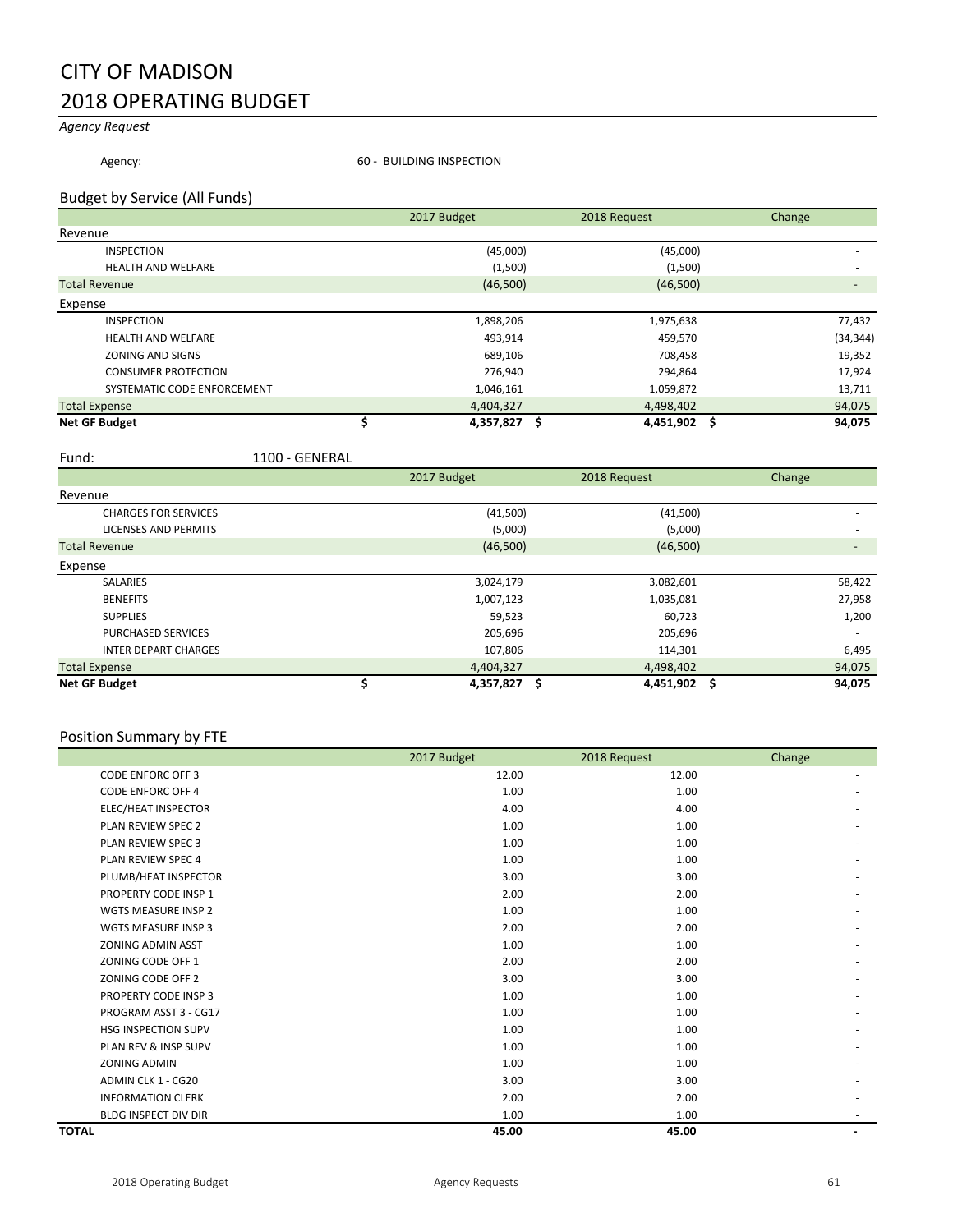

### Department of Planning & Community & Economic Development **Building Inspection Division**

Madison Municipal Building, Suite LL-100 215 Martin Luther King, Jr. Boulevard P.O. Box 2984 Madison, Wisconsin 53701-2984 Phone: (608) 266-4551 Fax (608) 266-6377 www.cityofmadison.com

DATE: July 13, 2017

TO: Mayor Paul Soglin

& Harle George C. Hank, Director **FROM: Building Inspection Division** 

**SUBJECT:** 2018 Operating Budget

The Building Inspection Division is a City operation wherein 94% of the Operating Budget is comprised of labor costs and other employee required expenses. Rent, Workers Compensation, Postage, Inter-Agency billings and other fixed costs account for another 5% of the Operating Budget. That leaves 1% of the Budget that can truly be considered discretionary spending. We continually adjust individual expense accounts to accurately reflect actual expenses.

We are submitting a Budget that meets our target of \$4,451,902. Flat costs and full funding based on the previous year have allowed us to reach our target without any personnel reductions.

The requirement from Previous Budget Memos directing us to supply a list of reductions totaling 2.5 percent has been removed. While we have never lost a position I always felt compelled to let a employee know that their position could possibly be eliminated. I am grateful the stress this caused in prior years will not take place.

For our service proposal, I am recommending that we amend City Ordinances to require building permit applicants to submit electronic copies of their plans in addition to the required paper copies. Currently, only paper copies are submitted for review. The paper copies are stored for three years and then are permanently destroyed. Our customers, both internal and external, are always shocked to find out that our building plans are no longer available. Builders, home owners, realtors along with multiple city agencies will have access to the plans to aid them in their work. This will have little impact on our customers seeking permits because most submittals are currently produced using a computer program and can easily be exported to an acceptable document format.

The 2017 Operating Budget, as in previous years, was established with much thought and consideration to meet our target, while still maintaining the quality service that is expected by our customers.

Natalie Erdman  $cc$ : **Brent Sloat**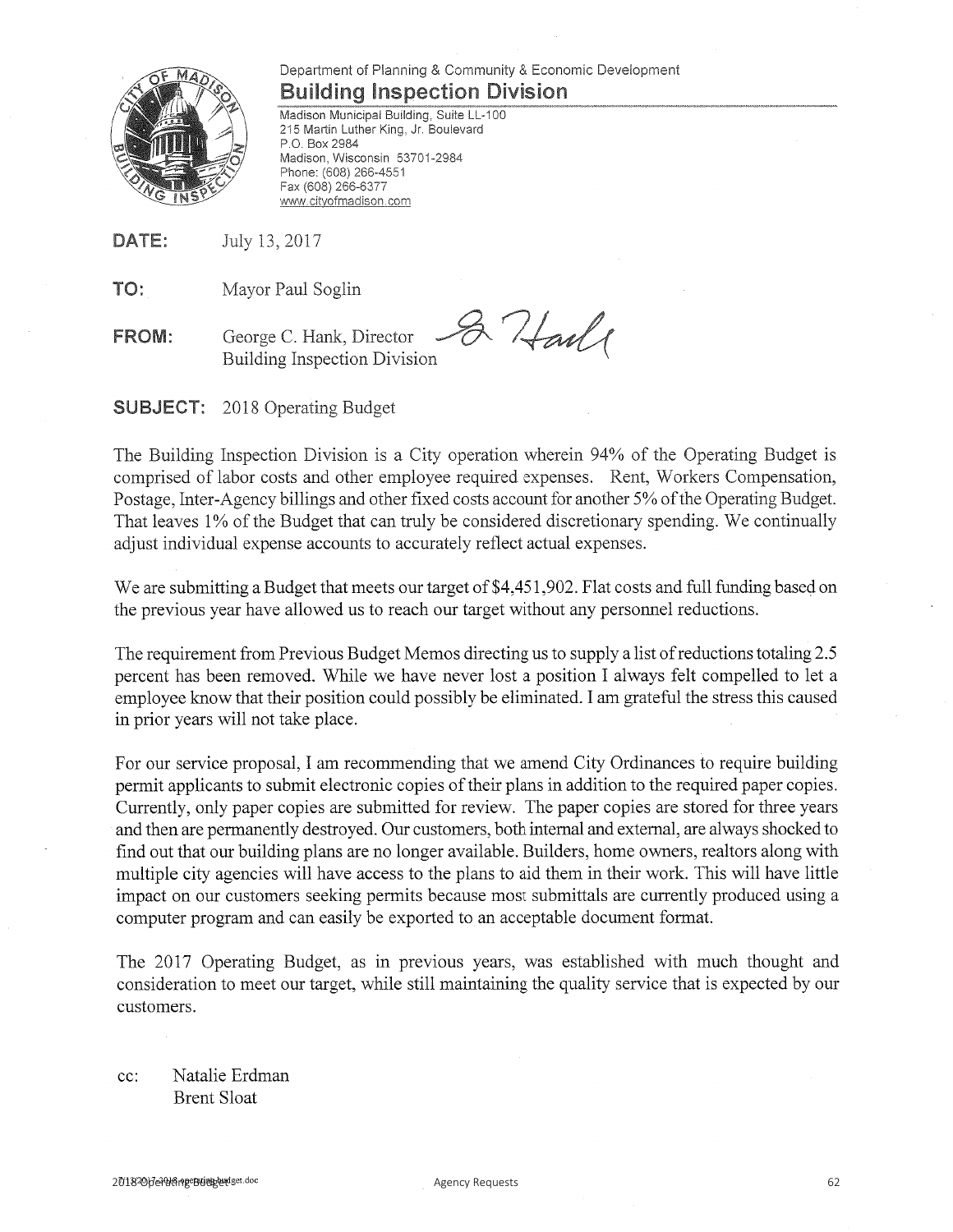#### **SERVICE IDENTIFYING INFORMATION**

SELECT YOUR AGENCY:

Building Inspection

SELECT YOUR AGENCY'S SERVICE:

Consumer Protection

SERVICE DESCRIPTION:

This service ensures that Madison's consumers receive the correct amount of product for which they pay by inspecting the packaging, weighing, and measuring devices in gas stations, grocery stores, pharmacies, bakeries, taxis, fuel trucks, etc.

#### **SERVICE GOALS**

What community need does the service address?

This service provides Weight and Measure license issuance and inspections services for all measuring devices used in retail operations such as gas pumps, grocery scales, retail scanners, to ensure the customer receives the correct quantity of their desired purchase.

Who are the recipients of the service?

This service is focused mainly on our licensed holders but also provides assurances to their customers that they are receiving what they paid for.

What outcomes will be produced at the proposed funding level?

OUTCOME 1: Provide Weights and Measures licensing and inspection services for the Town of Madison.

The service will study the feasibility of providing the Weights and Measure licensing and inspections services for the Town of Madison.

What strategies are planned for 2018 to advance the stated outcomes?

The remaining portions of the Town of Madison will be dissolved and annexed by the Cities of Madison and Fitchburg in 2022 if not sooner. Weights and Measures inspection services are currently provided by the State of Wisconsin for a fee. We currently have some excess capacity where we could absorb this service now in advance of 2022. We will study what Weights and Measures services are currently being proved in the Town to see if we can provide a better service at a reduced cost.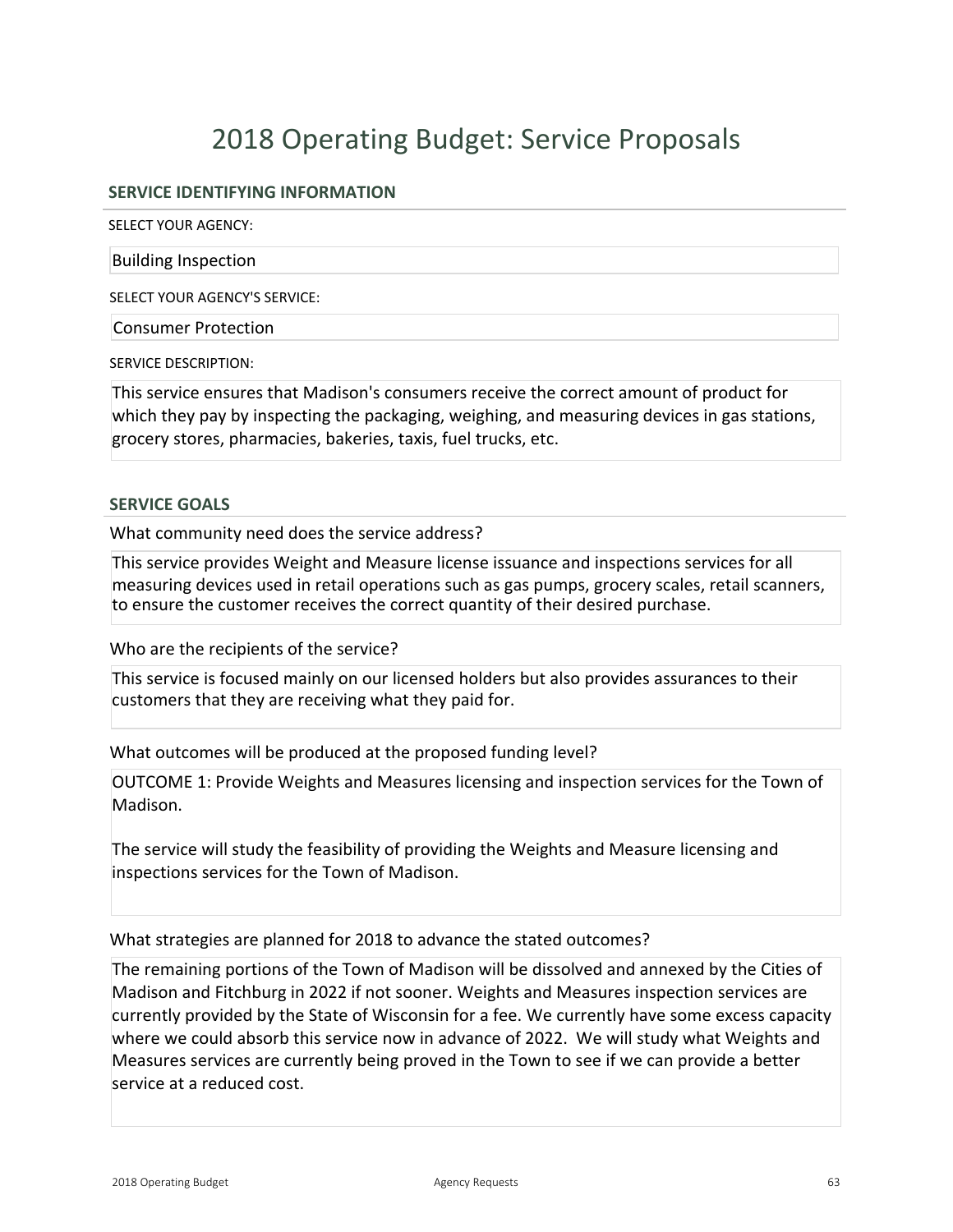#### **SERVICE IDENTIFYING INFORMATION**

SELECT YOUR AGENCY:

Building Inspection

SELECT YOUR AGENCY'S SERVICE:

Health and Welfare

SERVICE DESCRIPTION:

This service provides assistance to thousands of citizens who need help taking care of environmental and related problems. Responsibilities include enforcement and education efforts regarding sidewalk snow removal, trash, junk, and debris removal, and graffiti removal.

#### **SERVICE GOALS**

What community need does the service address?

This service provides property maintenance inspections services for all buildings including owner occupied and rental properties as well as commercial properties. The service ensure properties are maintained for items such as tall grass and weeds, inoperable cars, graffiti and snow covered sidewalks.

Who are the recipients of the service?

This service is focused mainly on our external customers and helps provide a pleasant setting for our all residents and visitors to the city.

What outcomes will be produced at the proposed funding level?

OUTCOME 1: Provide almost instant notification to a property owner when a case regarding property maintenance violations are entered into our case tracking system.

An email to an owner or agent will automatically be generated when an enforcement case is entered in to our case tracking system. This will allow responsible owners the ability to respond and take corrective steps prior to a visit by inspection staff.

What strategies are planned for 2018 to advance the stated outcomes?

This service will work with the IT Department to enable our case tracking software to generate and email to the owner or responsible party for a given address. We will voluntarily collect email addresses from property owners wishing to receive timely notification of pending enforcement actions. This service will be published widely on city web pages and also included in our mailings and emails.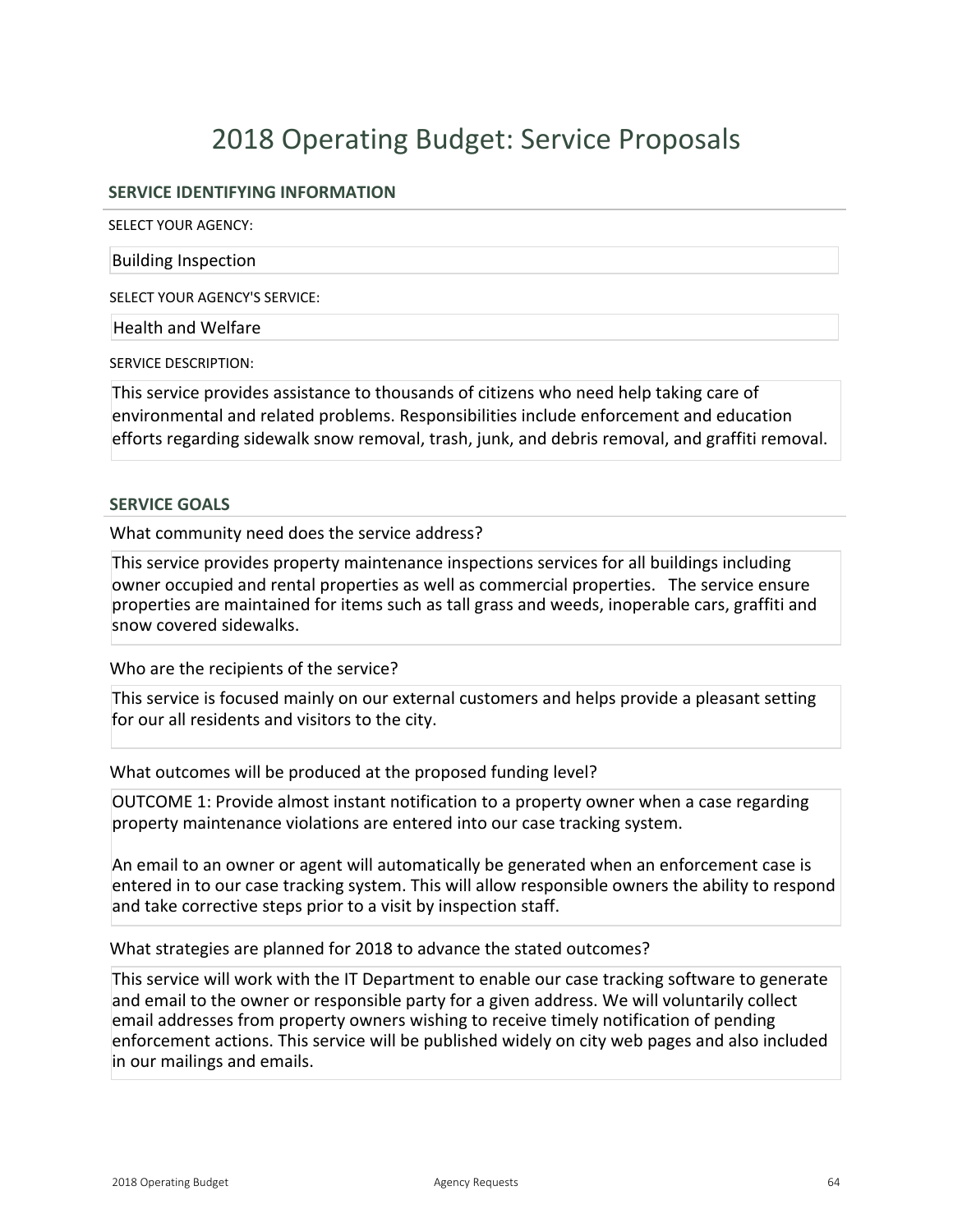#### **SERVICE IDENTIFYING INFORMATION**

SELECT YOUR AGENCY:

Building Inspection

SELECT YOUR AGENCY'S SERVICE:

Inspection

SERVICE DESCRIPTION:

This service ensures compliance with Madison's building and mechanical system ordinances by reviewing and inspecting construction projects, contractor licensing, permit records, sales surveys, preoccupancy inspections, and underground utilities.

#### **SERVICE GOALS**

What community need does the service address?

This service provides building approval and inspections services from concept to the issuance of the Certificate of Occupancy which entitles the occupants to occupy the building. The process ensures buildings are constructed according to all applicable codes (Zoning, Building, Plumbing, Heating and Electrical) and the building is safe to occupy when the project is completed.

Who are the recipients of the service?

While this service is focused mainly on our external customers, builders, mechanical contractor and building owners, this service also provides information and support for our internal customers including multiple city agencies such as Fire, Engineering, Assessor and Planning.

What outcomes will be produced at the proposed funding level?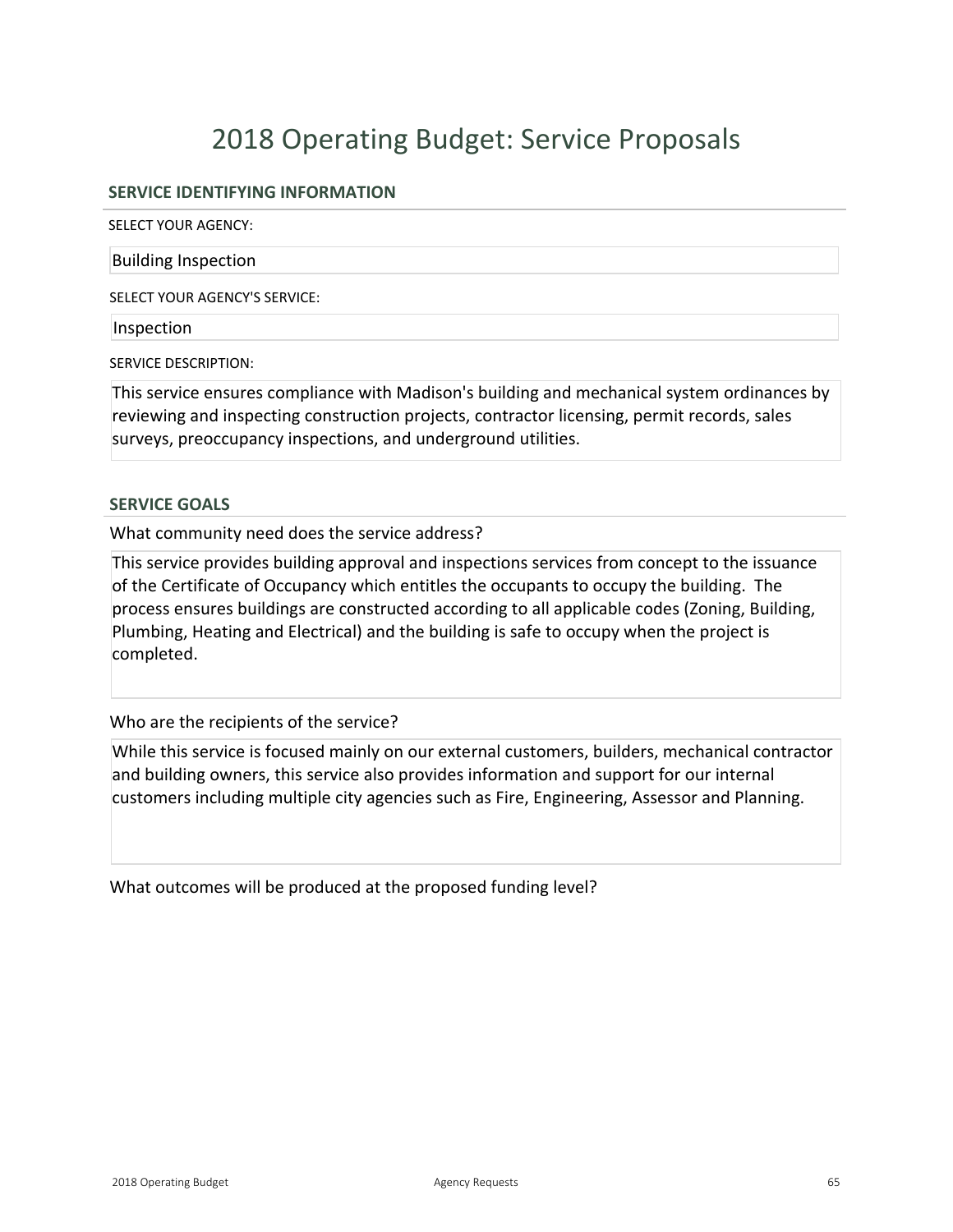OUTCOME 1: Ensure digital copies of all building floor and elevation plans are permanently attached to our building archives.

The service will provide access to the digital floor and elevations to applicable City agencies to aid in their required work. Paper copies are currently kept for only three years (one year on site) due to storage constraints and record retention laws. City staff that want to review the plans must request that the records be pulled from the State storage facility and then travel to our office for the review. Ensuring the records are returned to their proper storage location is also an issue.

OUTCOME 2: Provide access of our digital plans to our external customers including home and building owners, builders and realtors. This will assist our external customers in their current and future projects.

The service will make it easier for our external customers to design and build their projects and assist future owners when improvements are sought.

#### What strategies are planned for 2018 to advance the stated outcomes?

Must of our customers, both external and internal, are surprised to learn that building plans have not been retained and are destroyed after three years. The sheer volume of this over time would have required multiple large warehouses and significant time and resources to store and retrieve the desired plans. To achieve the proposed outcomes, Building Inspection will seek an Ordinance amendment that will require the submission of building floor and elevation plans in a PDF document format to allow easy storage in our imaging files. This will be in addition to the paper copies currently required under City Ordinance.

The vast majority of our customers seeking permits have had their plans prepared using some sort of a computer design program. Providing the plans in the requested format is a simple, cost effective process. We will provide scanning services on the rare occasion that a customer is still drawing by hand provided the submittal is on a 11 by 17 sheet of paper.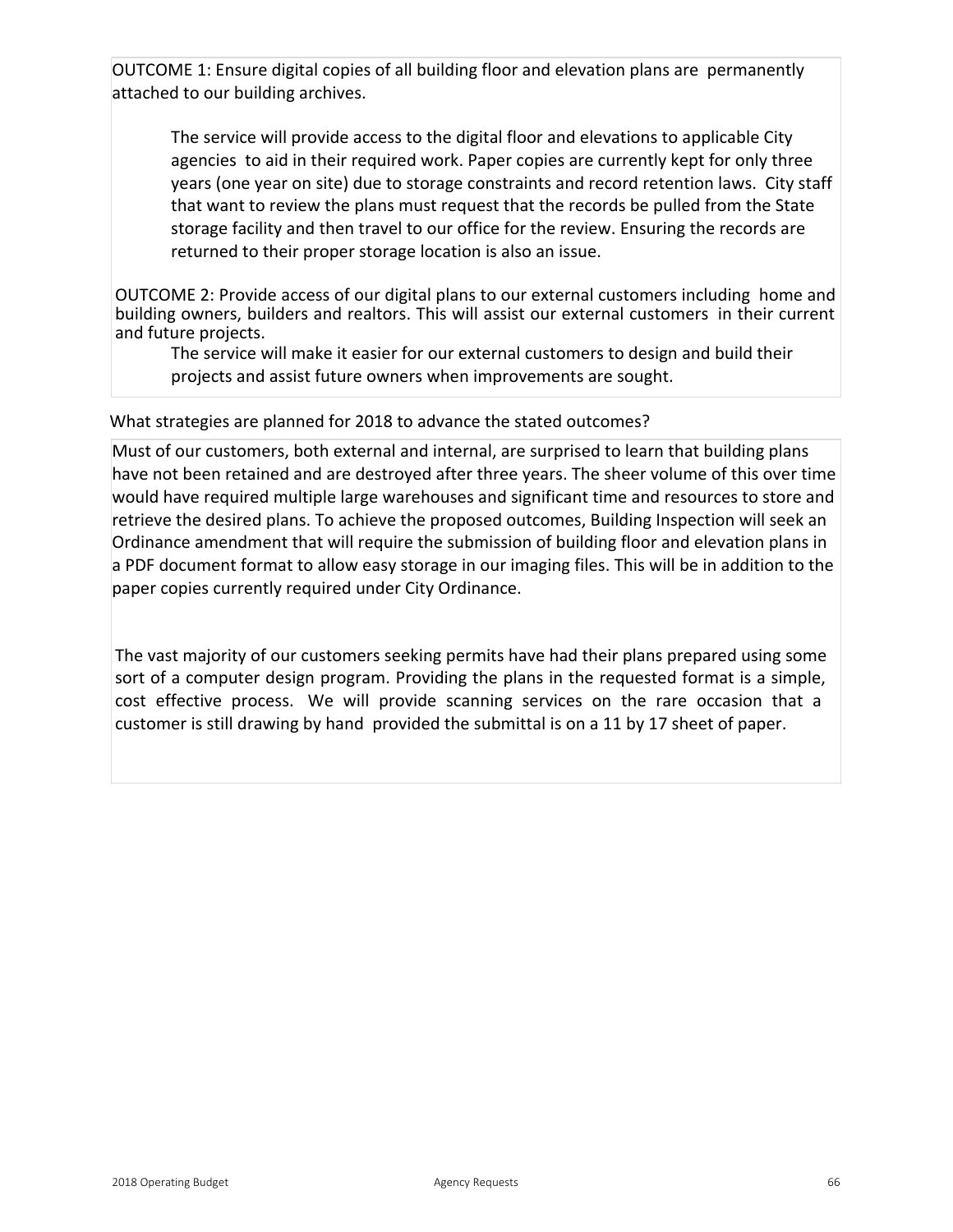#### **SERVICE IDENTIFYING INFORMATION**

SELECT YOUR AGENCY:

#### Building Inspection

SELECT YOUR AGENCY'S SERVICE:

Systematic Code Enforcement

SERVICE DESCRIPTION:

This service inspects commercial and residential properties in areas of the City showing signs of blight. Activities are coordinated with rehabilitation and property improvement programs. Inspection activities are scheduled through the Community Development Authority (CDA) using data gathered by Building Inspection staff and input from the Neighborhood Resource Teams. This section is also responsible for heating and water leakage corrections, infestation eradication, repair of broken railings, windows, and doors, and dozens of other problems associated with keeping the City's housing stock habitable.

#### **SERVICE GOALS**

What community need does the service address?

This service provides routine building services to ensure properties and all building are in compliance with the City's Minimum Housing and Property and Maintenance Code.

Who are the recipients of the service?

This service enhancement will be focused on City Alders who currently receive a monthly report showing all open enforcement cases in their districts. This report provide a brief glimpse of the case but is lacking in detail.

What outcomes will be produced at the proposed funding level?

OUTCOME 1: Provide read-only access to our case tracking software.

This will allow Alders fulltime access to all of our enforcement information including inspections results/notes, official notices, extension letters and other miscellaneous correspondences.

What strategies are planned for 2018 to advance the stated outcomes?

Building Inspection will request the IT Department provide read-only access to Accela, our case tracking software. This can be done for little or no cost.